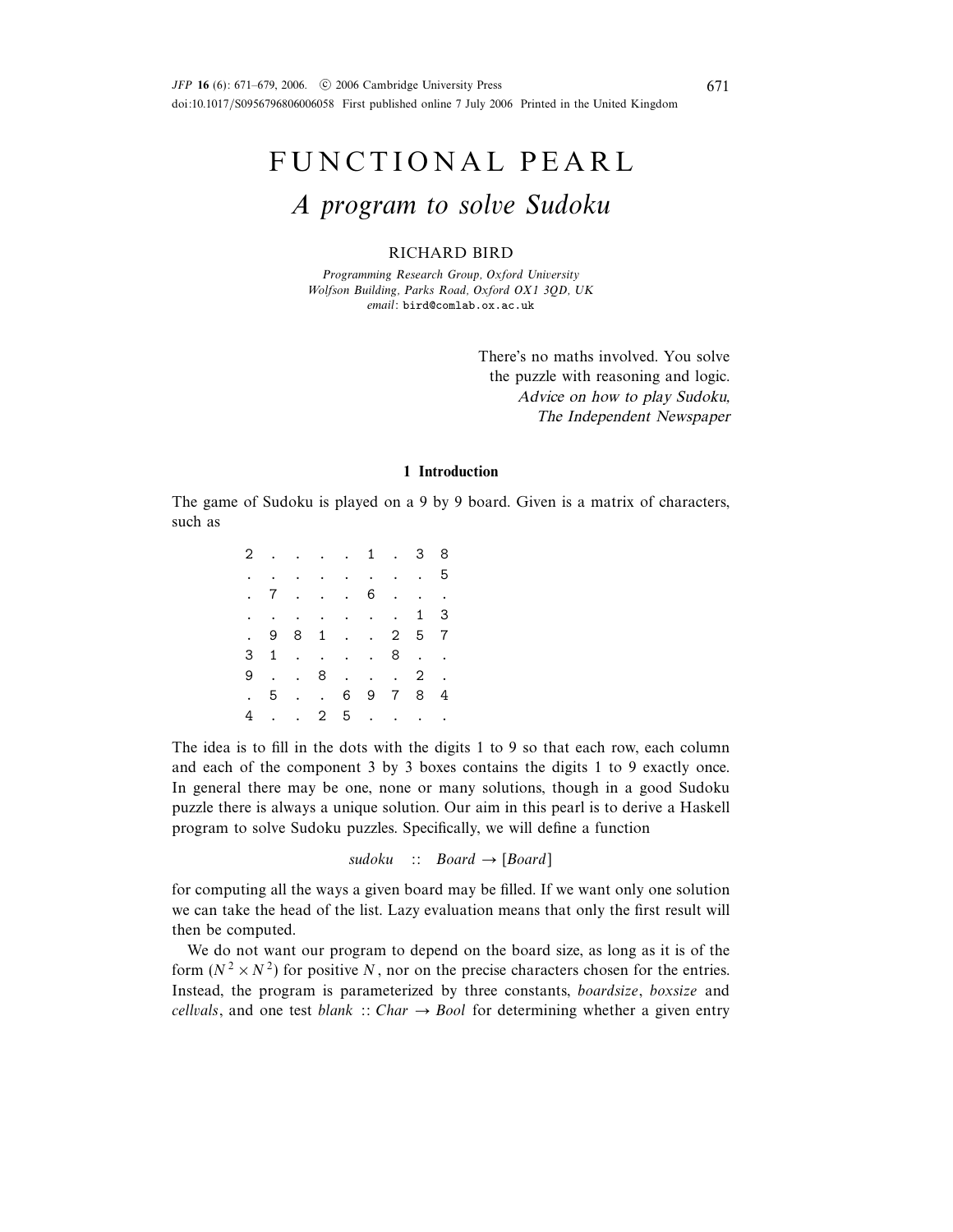is blank. For concreteness, we can take

$$
boardsize = 9
$$
\n
$$
boxsize = 3
$$
\n
$$
cellvals = "123456789"
$$
\n
$$
blank = (= \text{(*)})
$$

Changing cell values, e.g. to "TONYBLAIR" is easy.

#### 2 Specification

The first aim is to write down the simplest and clearest specification of Sudoku without regard to how efficient the result might be. Such a specification will help us focus ideas on how a more efficient solution might be obtained, as well as being a starting point for program manipulation.

One possibility is first to construct a list of all correctly completed boards, and then to test the given board against these boards to identify those whose entries match the given ones. Another possibility, and the one we will take, is to start with the given board and to generate all possible completions. Each completed board is then tested to see if it is correct, that is, does not contain duplicate entries in each row, column or box.

A board is a matrix of characters:

type Matrix  $a = [[a]]$ type  $Board = Matrix Char$ 

Strictly speaking a given board should first be checked to see that every non-blank entry is an element of cellvals. Invalid boards should be rejected. However, for simplicity we will assume that the given board does satisfy the basic requirements.

The function correct tests whether a filled board, that is, one containing no blank characters, has different entries in each row, column and box:

| correct   |     | $\therefore$ Board $\rightarrow$ Bool |
|-----------|-----|---------------------------------------|
| correct b | $=$ | all nodups (rows b) $\wedge$          |
|           |     | all nodups (cols b) $\wedge$          |
|           |     | all nodups (boxs b)                   |

The function nodups can be defined by

 $nodups$  ::  $Eq a \Rightarrow [a] \rightarrow Bool$  $nodups [$  =  $True$  $nodups(x : xs) = notElem x xs \wedge nodups xs$ 

### 2.1 Rows, columns and boxes

If a matrix is given by a list of its rows, the function rows is just the identity function on matrices:

> rows  $\therefore$  Matrix  $a \rightarrow$  Matrix a  $rows = id$

We have, trivially, that rows  $\cdot$  rows = id.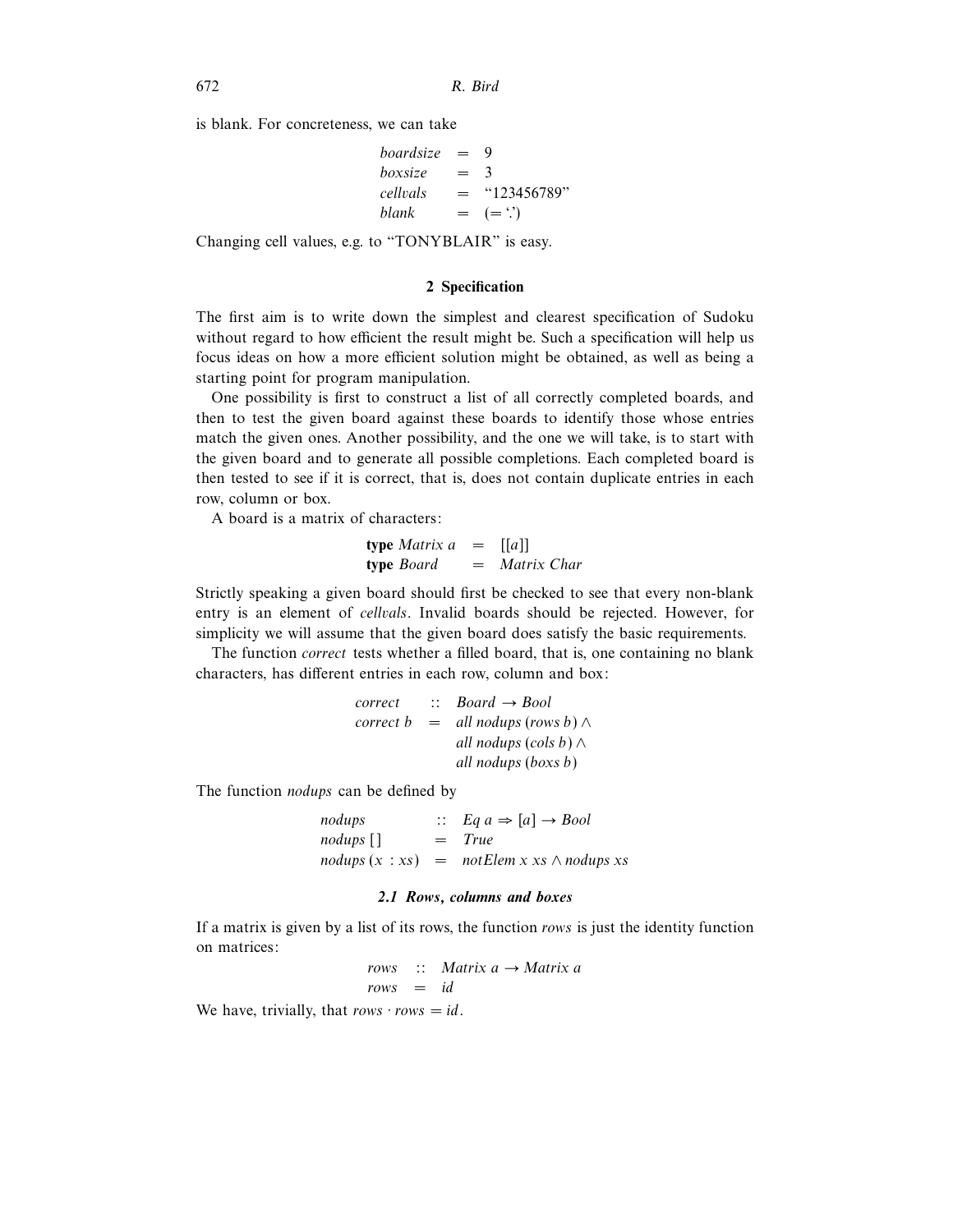The function cols computes the transpose of a matrix. One possible definition is:

$$
\begin{array}{rcl}\n\text{cols} & \text{::} & \text{Matrix } a \to \text{Matrix } a \\
\text{cols [xs]} & = & [[x] \mid x \leftarrow \text{xs}] \\
\text{cols (xs : xss)} & = & \text{zipWith } (\text{:}) \text{xs (cols xss)}\n\end{array}
$$

We also have  $\text{cols} \cdot \text{cols} = id$ .

The boxes of a matrix can be computed by:

 $boxs :: Matrix a \rightarrow Matrix a$  $boxs = map ungroup \cdot ungroup \cdot map \text{ } cols \cdot group \cdot map \text{ } group$ 

The function group groups a list into component lists of length boxsize, and ungroup takes a grouped list and ungroups it:

```
group :: [a] \rightarrow [[a]]group = groupBy boxsizeungroup :: [[a]] \rightarrow [a]ungroup = concat
```
We omit the definition of groupBy. Using ungroup - group = id and group - ungroup = id, it is easy to show that  $boxs \cdot boxs = id$  by simple equational reasoning.

#### 2.2 Generating choices and matrix cartesian product

The function choices replaces blank entries in a board with all possible choices for that entry. Using Choices as a synonym for [Char], we have

> $choices$  :: Board  $\rightarrow$  Matrix Choices  $choices = map (map choose)$ choose  $e =$  if blank e then cellvals else  $[e]$

Of course, not every possible choice is valid for each cell, and we will return to this point later on.

The function mcp (matrix cartesian product) generates a list of all possible boards from a given matrix of choices:

$$
mcp :: Matrix [a] \rightarrow [Matrix a]
$$

$$
mcp = cp \cdot map cp
$$

The function *cp* computes the cartesian product of a list of lists:

$$
cp \qquad :: [[a]] \rightarrow [[a]]\ncp [] \qquad = [[]]\ncp (xs : xss) \qquad = [x : ys | x \leftarrow xs, ys \leftarrow cp xss]
$$

Note that  $cp$  xss returns an empty list if xss contains an empty list. Thus mcp cm returns an empty list if any entry of cm is the empty list.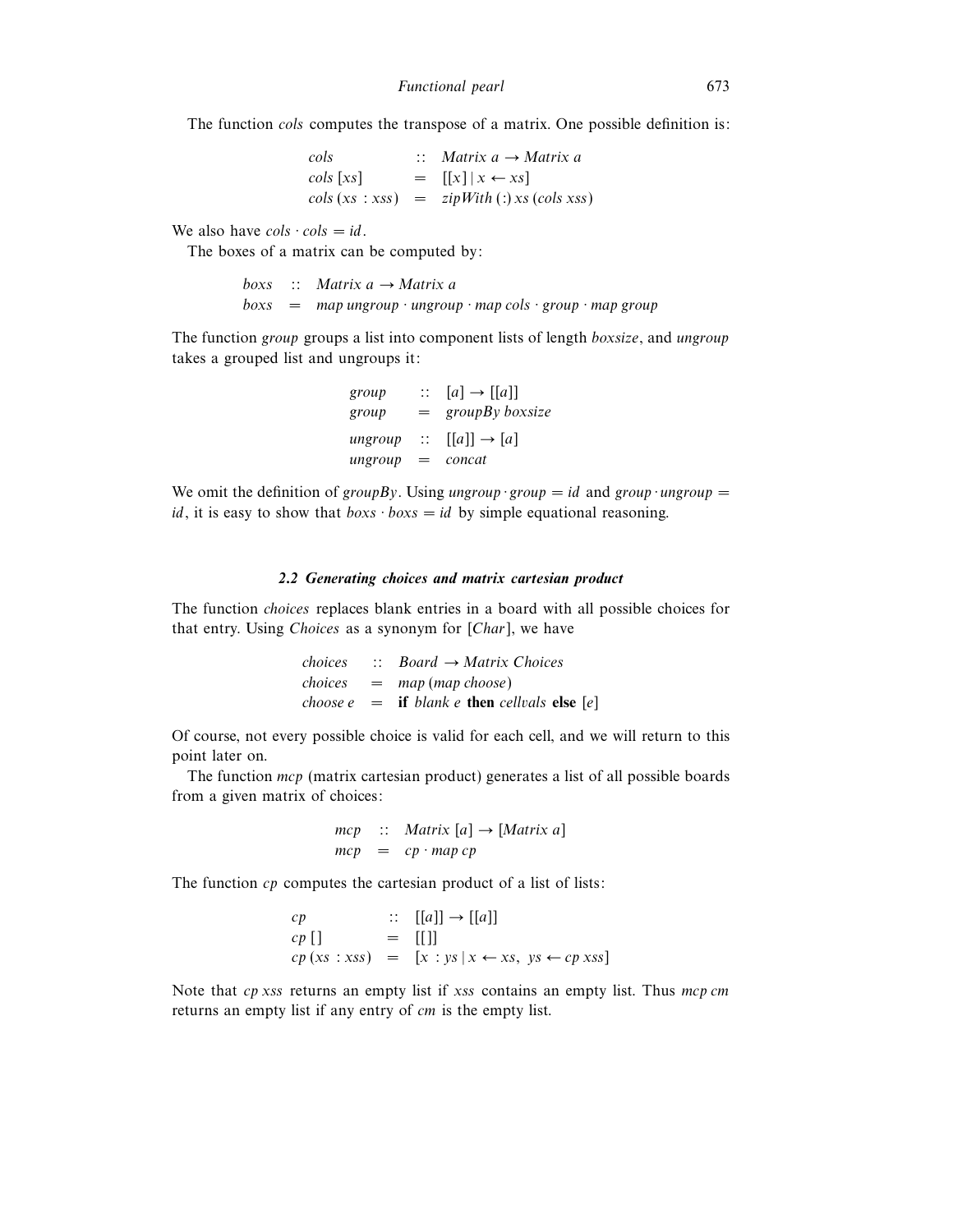# 2.3 Specification

The function sudoku can now be defined by

sudoku :: Board  $\rightarrow$  [Board]  $suboku = filter correct \cdot mcp \cdot choices$ 

However, this specification is executable in principle only. Assuming about a half of the 81 entries are fixed initially, there are about  $9^{40}$ , or

#### 147808829414345923316083210206383297601

boards to check! We therefore need a better approach.

#### 3 Pruning the choices

Obviously, not every possible choice is valid for each cell. A better choice for a blank entry in row r, column c and box  $b$  is any cell value that does not appear among the fixed entries in row r, column  $c$  or box  $b$ . An entry in a matrix of choices is fixed if it is a singleton list. The fixed entries in a given row, column or box, are given by

> $fixed :: [Choices] \rightarrow Choices$  $fixed = concat$  · filter single

where single :: [a]  $\rightarrow$  Bool tests whether the argument is a singleton list. The fixed entries can be removed from a list of choices by

|            | <i>remove fs cs</i> $=$ <b>if</b> single cs <b>then</b> cs <b>else</b> delete fs cs |
|------------|-------------------------------------------------------------------------------------|
| reduce css | $=$ map (remove (fixed css)) css                                                    |
| reduce     | $\therefore$ [Choices] $\rightarrow$ [Choices]                                      |

We leave the definition of delete to the reader.

Now, how shall we prune the matrix of choices? The aim is to define a function

prune  $\therefore$  Matrix Choices  $\rightarrow$  Matrix Choices

satisfying the equation

filter correct  $\cdot$  mcp = filter correct  $\cdot$  mcp  $\cdot$  prune

The function prune removes the fixed choices from each row, column or box. The question is a good test of one's programming ability for it seems easy to get into a mess. So, it is worthwhile adding a small pause at this point, to see if the reader can come up with a short definition that meets the requirement.

#### (Pause)

The calculational programmer would calculate a definition, and that is precisely what we are going to do.

The first step is to rewrite *filter correct* in the form

filter correct  $=$  filter (all nodups  $\cdot$  boxs)  $\cdot$ filter (all nodups  $\cdot$  cols)  $\cdot$ filter (all nodups · rows)

The order of the component filters is unimportant.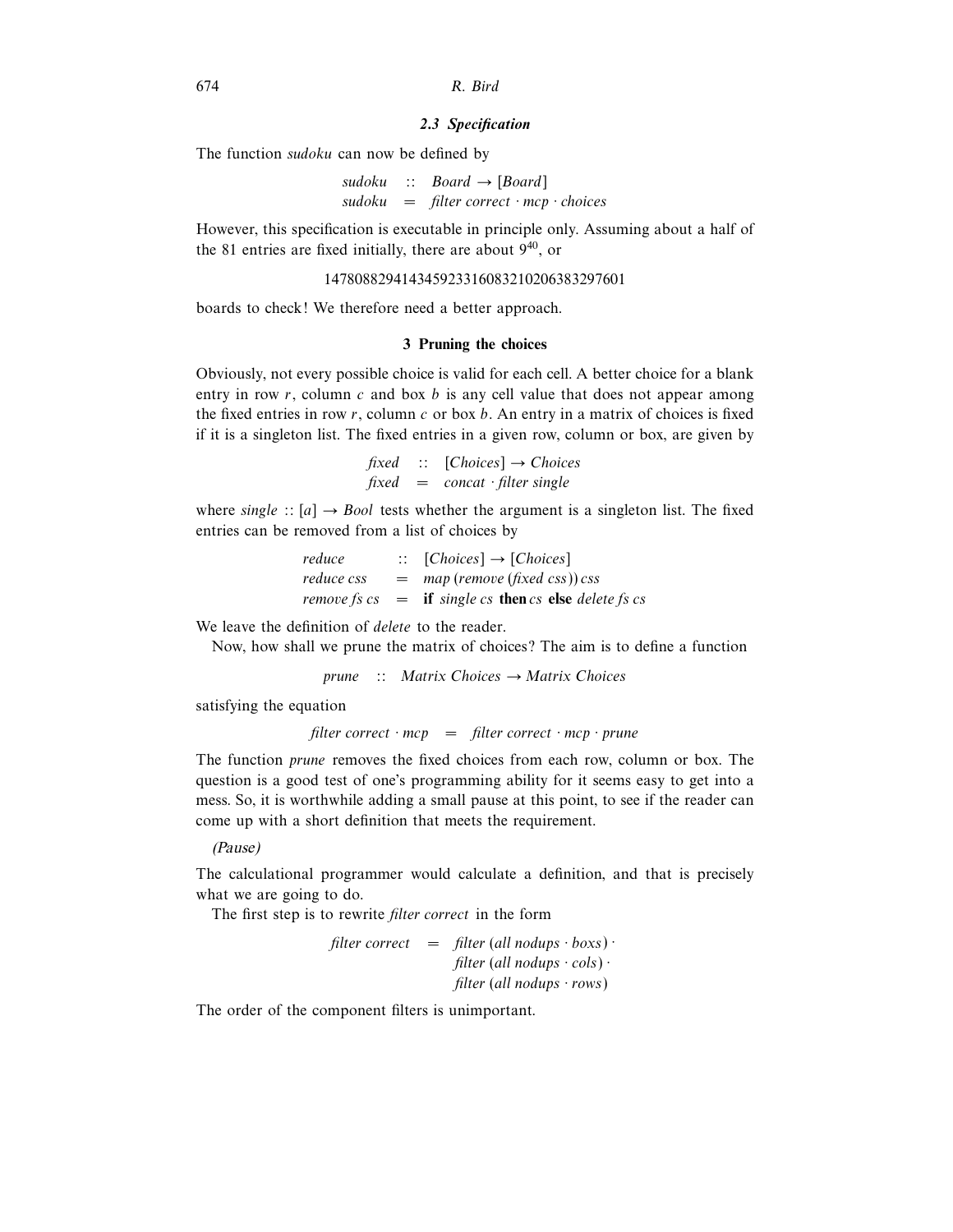Now we send these filters one by one into battle with mcp. We will need some weapons, the first of which is the law

$$
filter (p \cdot f) = map f \cdot filter p \cdot map f
$$

which is valid provided  $f \cdot f = id$ . In particular, the law is valid if f is one of rows, cols, or boxs.

Another useful law is the following one:

filter (all  $p) \cdot cp = cp \cdot map$  (filter p)

In words, if we want only those lists all of whose elements satisfy  $p$  from a cartesian product, then we can obtain them by taking the cartesian product of the elements satisfying  $p$  of the component lists.

We will also need the following facts:

| map rows · mcp         | $=$ | $mcp \cdot rows$        |
|------------------------|-----|-------------------------|
| map ${cols \cdot mcp}$ | $=$ | $mcp \cdot \text{cols}$ |
| map boxs $\cdot$ mcp   | $=$ | $mcp \cdot boxs$        |

These laws are intuitively clear and we will not verify them formally.

We need one final law: the crucial property of the function reduce defined above is that

$$
filter\ nodups \cdot cp = filter\ nodups \cdot cp \cdot reduce
$$

Here is the calculation. Let  $f$  be one of rows, cols or boxs:

filter (all nodups  $\cdot f$ )  $\cdot$  mcp = {since filter  $(p \cdot f)$  = map f · filter p · map f if  $f \cdot f = id$ }  $map f \cdot filter$  (all nodups)  $\cdot map f \cdot mcp$ {since map  $f \cdot mcp = mcp \cdot f$  if  $f \in \{boxs, cols, rows\}$ } map  $f \cdot$  filter (all nodups)  $\cdot$  mcp  $\cdot$  f  $=$  {definition of *mcp*} map  $f \cdot \text{filter}$  (all nodups)  $\cdot$  cp  $\cdot$  map cp  $\cdot f$ {since filter (all p)  $\cdot cp = cp \cdot map$  (filter p)} map  $f \cdot cp \cdot map$  (filter nodups  $\cdot cp) \cdot f$ {property of *reduce*}  $map f \cdot cp \cdot map$  (filter nodups  $\cdot cp \cdot reduce$ )  $\cdot f$ {since filter (all  $p) \cdot cp = cp \cdot map$  (filter p) } map  $f \cdot \text{filter}$  (all nodups)  $\cdot cp \cdot \text{map}(cp \cdot \text{reduce}) \cdot f$ = {since map f · filter  $p =$  filter  $(p \cdot f) \cdot$  map f if  $f \cdot f = id$ } filter (all nodups  $\cdot f$ )  $\cdot$  map  $f \cdot$  mcp  $\cdot$  map reduce  $\cdot f$ {since map  $f \cdot mcp = mcp \cdot f$  if  $f \in \{box, cols, rows\}$ } filter (all nodups  $\cdot f \cdot mcp \cdot f \cdot map$  reduce  $\cdot f$ {definition of *pruneBy f* ; see below} filter (all nodups  $\cdot f$ )  $\cdot$  mcp  $\cdot$  pruneBy f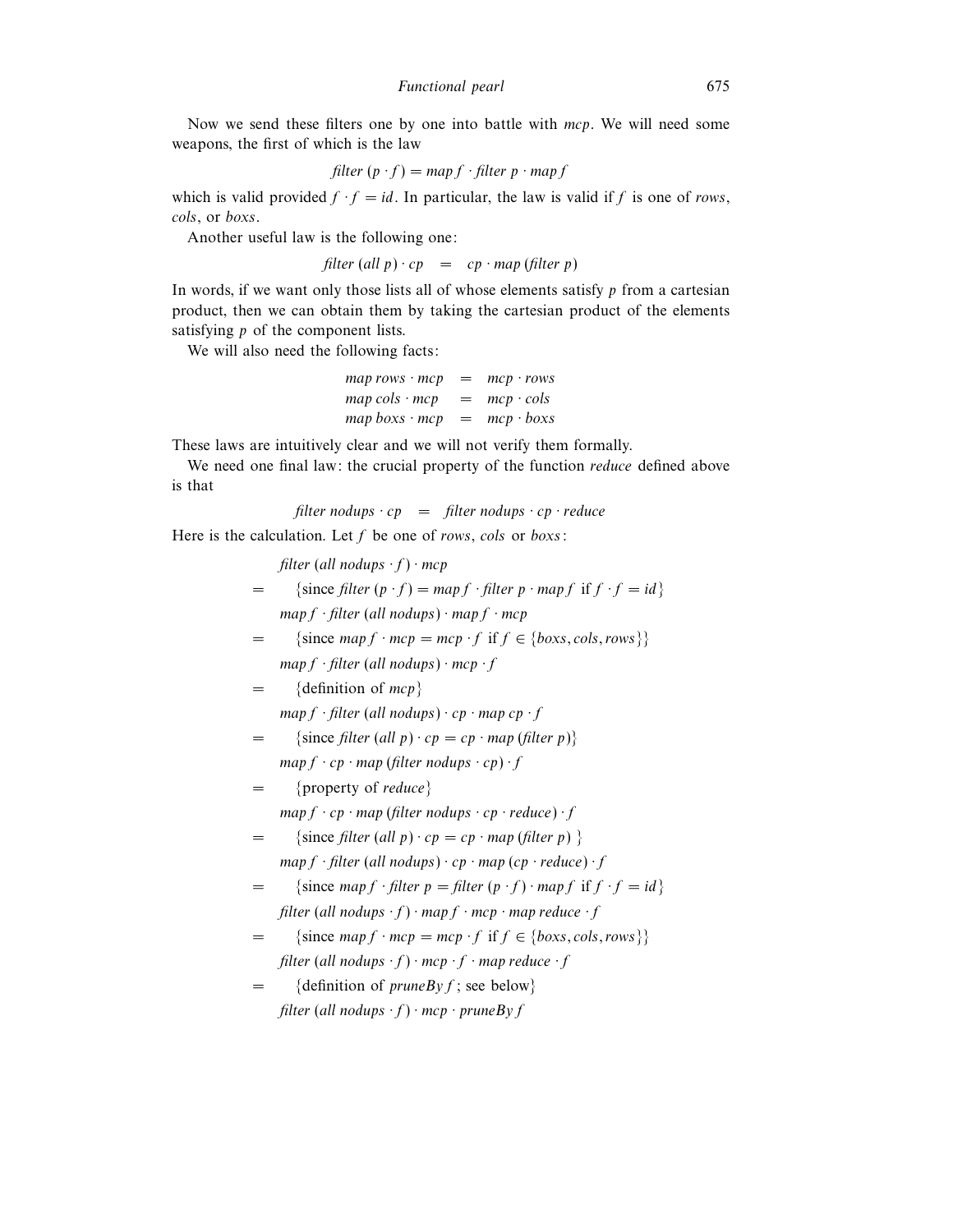676 R. Bird

The definition of  $pruneBy$  is

 $pruneBy :: (MatrixChoices \rightarrow MatrixChoices) \rightarrow$  $(MatrixChoices \rightarrow MatrixChoices)$ pruneBy  $f = f \cdot map$  reduce  $\cdot f$ 

We have shown that, provided  $f$  is one of *rows*, *cols* or *boxs*,

filter (all nodups  $\cdot f \cdot mcp =$  filter (all nodups  $\cdot f \cdot mcp \cdot pruneByf$ 

For the final step we need one more law, the fact that we can interchange the order of two filter operations:

filter p · filter  $q =$  filter  $q$  · filter p

This law is not generally valid in Haskell without qualification on the boolean functions p and q, but provided p and q are total functions, as is the case here, the law is OK. Indeed we implicitly made use of it when claiming that the order of the component filters in the expansion of filter correct was unimportant.

Now we can calculate, abbreviating nodups to nd to keep the expressions short:

filter correct · mcp

 $=$  {rewriting *filter correct* as three filters}

filter (all nd · boxs) · filter (all nd · cols) · filter (all nd · rows) · mcp

= {calculation above}

filter (all nd · boxs) · filter (all nd · cols) · filter (all nd · rows) · mcp · pruneBy rows

 $=$  {interchanging the order of the filters}

filter (all nd · rows) · filter (all nd · boxs) · filter (all nd · cols) · mcp · pruneBy rows

 $=$  {using the calculation above again}

filter (all nd · rows) · filter (all nd · boxs) · filter (all nd · cols) · mcp · pruneBy cols · pruneBy rows

= {repeating the last two steps one more time}

filter (all nd · rows) · filter (all nd · boxs) · filter (all nd · cols) · mcp ·  $pruneBy$  boxs  $\cdot$  pruneBy cols  $\cdot$  pruneBy rows

 $=$  {definition of *filter correct*}

filter correct  $\cdot$  mcp  $\cdot$  pruneBy boxs  $\cdot$  pruneBy cols  $\cdot$  pruneBy rows

Hence, we can define prune by

prune  $\therefore$  MatrixChoices  $\rightarrow$  MatrixChoices prune  $=$  pruneBy boxs · pruneBy cols · pruneBy rows

Readers who gave this solution (or a similar one in which the three components appear in any other order) can award themselves full marks.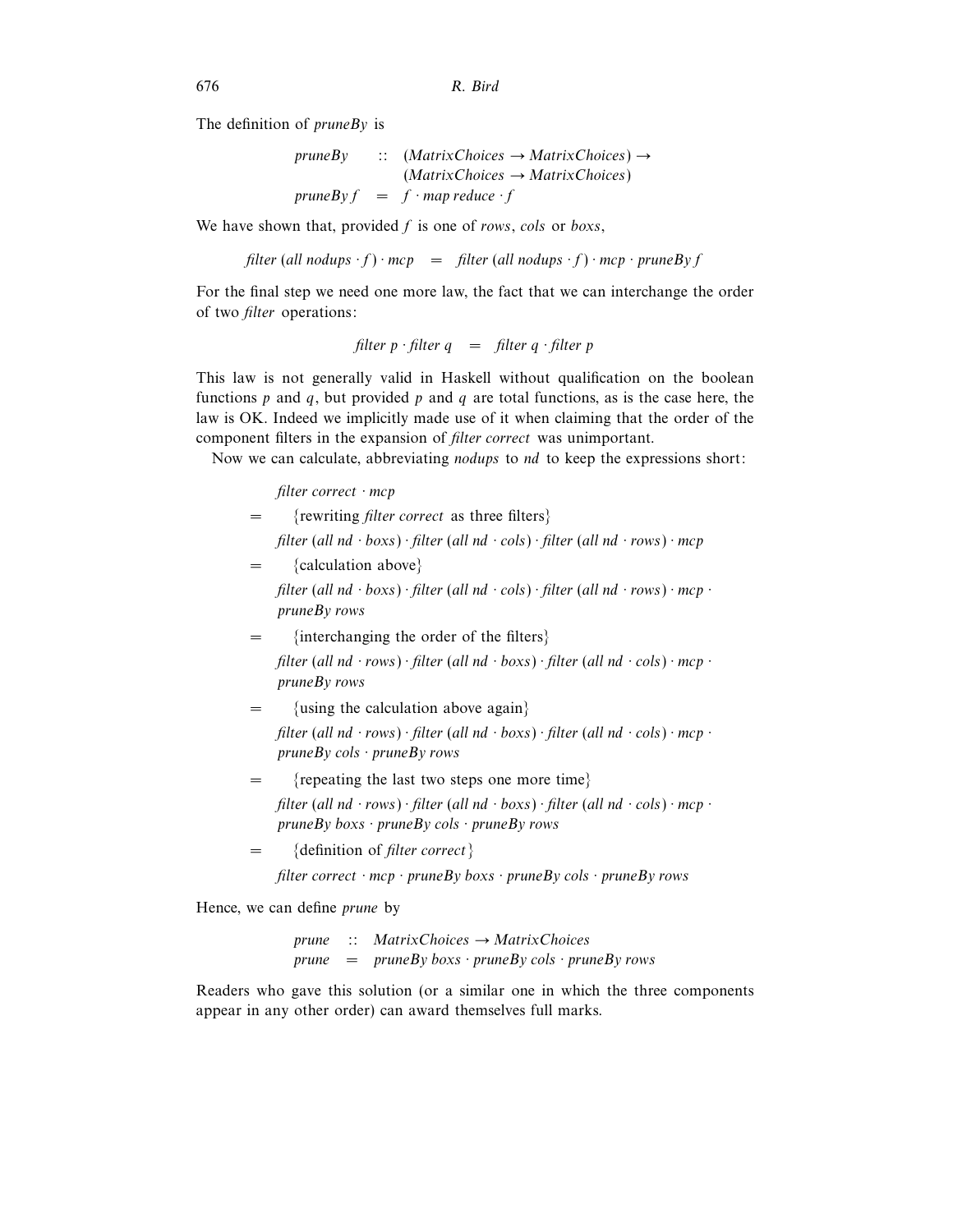The revised definition of sudoku now reads

 $sudoku :: Board \rightarrow [Board]$  $sudoku = filter correct \cdot mcp \cdot prune \cdot choices$ 

However, this version remains non-executable in practice. Again, assuming about a half of the 81 entries are fixed and an average of 3 choices/cell is generated by refining choices, there are still  $3^{40}$ , or 12157665459056928801 boards to check. We still need something better.

# 4 One choice at a time

Humans employ a number of devices for filling in entries when solving Sudoku problems. For example, after pruning a matrix of choices, one or more entries that were previously blank may become fixed. In such a case, we can always prune again to see if more entries are filled in. The calculation above shows that we can have the composition of as many prune functions as we like. This is the way the simplest puzzles are solved.

There are also other strategies. For example, again after pruning the choice matrix it may turn out that a single row (or column or box) contains, for example, three entries such as 12, 12 and 123. It is clear that the third entry has to receive 3; if it receives 1 or 2, the first two entries cannot be filled in.

Repeatedly pruning the choice matrix is sensible, but we can combine it with another basic strategy. Rather than applying mcp when pruning fails to produce anything new, we can focus on one cell that has at least two choices, and generate a list of matrices in which this cell alone is expanded to each of its possible fixed choices.

Suppose we define a function

 $expand :: Matrix Choices \rightarrow [Matrix Choices]$ 

that installs the fixed choices for one cell. This function satisfies the property that

 $mcp \approx \text{concat} \cdot map \, mcp \cdot \text{expand}$ 

where  $\approx$  means equality up to a permutation of the answer. After applying prune, we can apply *expand* and then apply *prune* again to each of the results. Provided we discard any matrix that becomes blocked (see below), this process can be continued until we are left with a list of matrices, all of whose choices are fixed choices.

# 4.1 Blocked matrices

A matrix of choices can be blocked in that:

- One or more cells may contain zero choices. In such a case mcp will return an empty list;
- The same fixed choice may occur in two or more positions in the same row, column or box. In such a case mcp will still compute all the completed boards, but the correctness test will throw all of them away.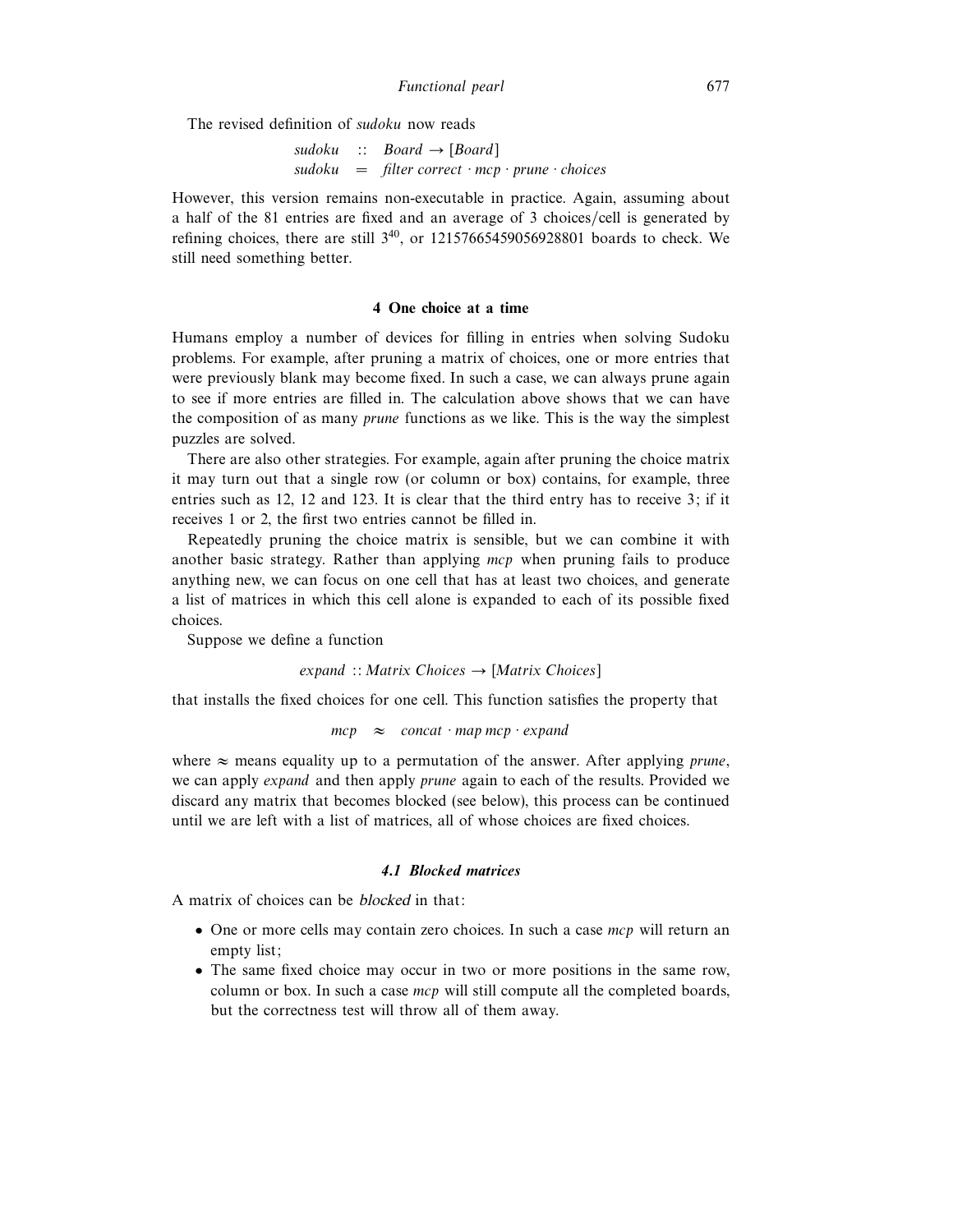Blocked matrices can never lead to a solution. In following the strategy of repeatedly pruning and expanding the matrix of choices, we can identify and discard any blocked matrix. Provided we do this, any remaining matrix that consists solely of fixed choices will be a solution to the puzzle.

Formally, we define blocked by

| <i>blocked</i> | $\therefore$ Matrix Choices $\rightarrow$ Bool<br>blocked cm $=$ void cm $\vee$ not (safe cm) |
|----------------|-----------------------------------------------------------------------------------------------|
| void           | $\therefore$ Matrix Choices $\rightarrow$ Bool                                                |
| void<br>safe   | $=$ any (any null)<br>Matrix Choices $\rightarrow$ Bool                                       |
| safe cm        | $=$ all (nodups · fixed) (rows cm) $\wedge$                                                   |
|                | all (nodups $\cdot$ fixed) (cols cm) $\wedge$<br>all (nodups $\cdot$ fixed) (boxs cm)         |

#### 4.2 Smallest number of choices

A good choice of cell on which to perform expansion is one with the smallest number of choices (greater than one of course). We will need a function that breaks up a matrix on the first entry with the smallest number of choices. A matrix that is not blocked is broken into five pieces:

 $cm = rows1 + [row1 + cs : row2] + rows2$ 

The smallest-choice entry is cs. The definition of *expand* is

expand cm =  $[rows 1 + [row 1 + [c] : row 2] + rows 3 | c \leftarrow cs]$ where  $(rows1, row : rows2)$  = break (any best) cm  $(row1, cs : row2)$  = break best row best cs  $=$   $(\text{length } \text{cs } = n)$  $n =$  minchoice cm

The definition of minchoice is

minchoice  $=$  minimum  $\cdot$  filter  $(> 1) \cdot$  concat  $\cdot$  map (map length)

The number of choices in each cell is computed twice in the above definition, and it may be more efficient to avoid this duplication of effort. Also, we could probably make minchoice more efficient since once we have found an entry with two choices there is no point in looking further. Observe that *expand* returns  $\perp$  if there is no entry with at least two choices, for then  $n$  is undefined.

With this definition of expand we have

 $mcp \approx \text{concat} \cdot \text{map} \, mcp \cdot \text{expand}$ 

Hence

filter correct · mcp  $\approx$  {above law of *expand*} filter correct  $\cdot$  concat  $\cdot$  map mcp  $\cdot$  expand  $=$  {since filter p · concat = concat · map (filter p)}